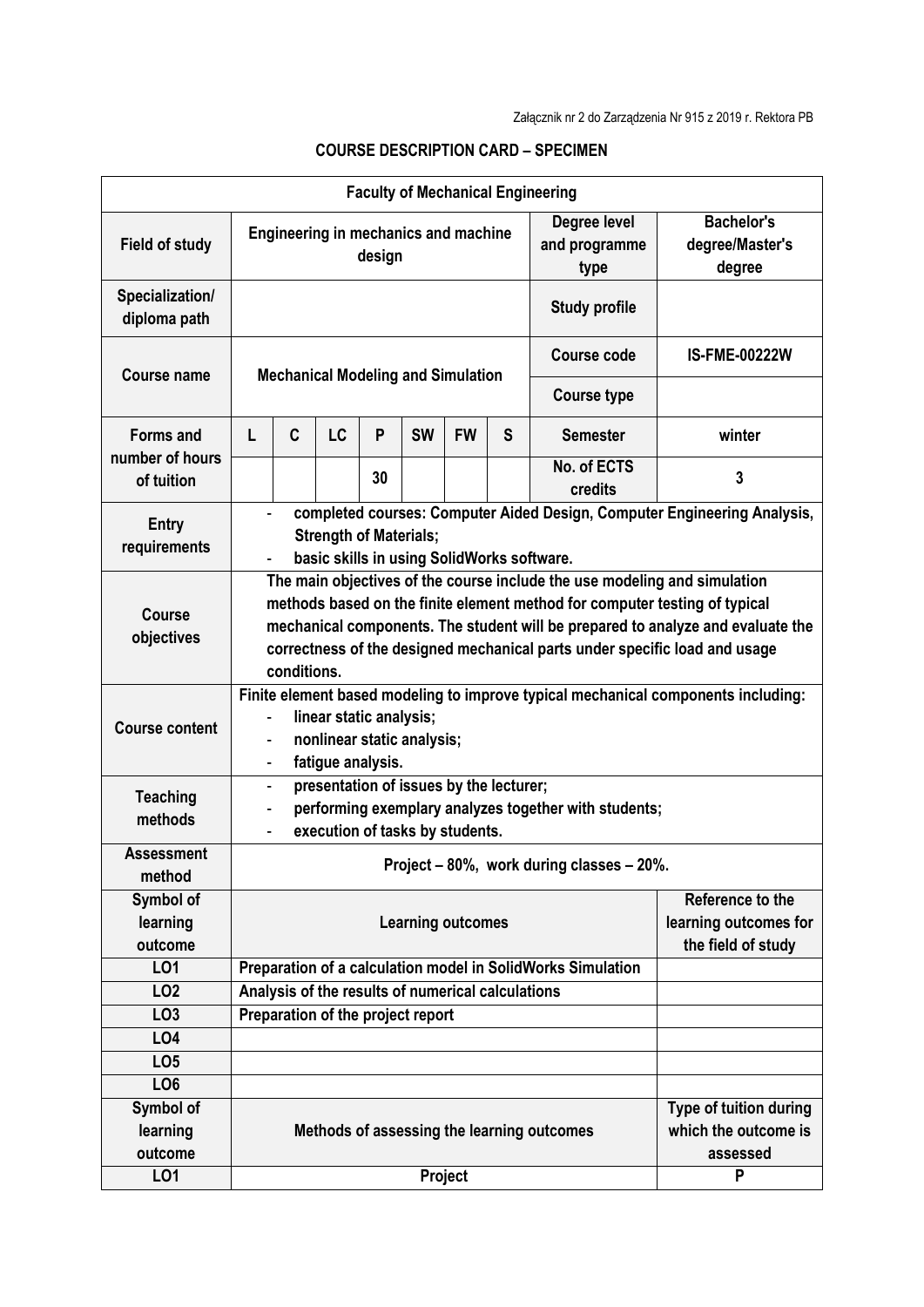| LO <sub>2</sub>                                                         | Project                                                                                                                                                                                                                                                                                                                                                                                                      | P                                |        |  |  |  |  |
|-------------------------------------------------------------------------|--------------------------------------------------------------------------------------------------------------------------------------------------------------------------------------------------------------------------------------------------------------------------------------------------------------------------------------------------------------------------------------------------------------|----------------------------------|--------|--|--|--|--|
| LO <sub>3</sub>                                                         | Project                                                                                                                                                                                                                                                                                                                                                                                                      | P                                |        |  |  |  |  |
| LO4                                                                     |                                                                                                                                                                                                                                                                                                                                                                                                              |                                  |        |  |  |  |  |
| LO <sub>5</sub>                                                         |                                                                                                                                                                                                                                                                                                                                                                                                              |                                  |        |  |  |  |  |
| LO <sub>6</sub>                                                         |                                                                                                                                                                                                                                                                                                                                                                                                              |                                  |        |  |  |  |  |
|                                                                         | No. of hours                                                                                                                                                                                                                                                                                                                                                                                                 |                                  |        |  |  |  |  |
|                                                                         | Attendance at project classes                                                                                                                                                                                                                                                                                                                                                                                | 30                               |        |  |  |  |  |
|                                                                         | Work on the student's own project                                                                                                                                                                                                                                                                                                                                                                            | 15                               |        |  |  |  |  |
|                                                                         |                                                                                                                                                                                                                                                                                                                                                                                                              |                                  |        |  |  |  |  |
| <b>Calculation</b>                                                      |                                                                                                                                                                                                                                                                                                                                                                                                              |                                  |        |  |  |  |  |
|                                                                         |                                                                                                                                                                                                                                                                                                                                                                                                              |                                  |        |  |  |  |  |
|                                                                         |                                                                                                                                                                                                                                                                                                                                                                                                              |                                  |        |  |  |  |  |
|                                                                         | <b>TOTAL:</b>                                                                                                                                                                                                                                                                                                                                                                                                | 45                               |        |  |  |  |  |
|                                                                         |                                                                                                                                                                                                                                                                                                                                                                                                              |                                  | No. of |  |  |  |  |
|                                                                         | <b>HOURS</b>                                                                                                                                                                                                                                                                                                                                                                                                 | <b>ECTS</b>                      |        |  |  |  |  |
|                                                                         |                                                                                                                                                                                                                                                                                                                                                                                                              | credits                          |        |  |  |  |  |
| Student workload - activities that require direct teacher participation | 30                                                                                                                                                                                                                                                                                                                                                                                                           | $\mathbf{2}$                     |        |  |  |  |  |
|                                                                         | 15                                                                                                                                                                                                                                                                                                                                                                                                           | 1                                |        |  |  |  |  |
| <b>Basic references</b>                                                 | 1. Shih R., Introduction to Finite Element Analysis Using SOLIDWORKS<br>Simulation 2019, SDC Publications, 2019.<br>Kurowski P., Engineering Analysis with SOLIDWORKS Simulation 2018, SDC<br>2.<br>Publications, 2018.<br>3. Gaurav V., SolidWorks Simulation 2017 Black Book, CADCAMCAE Works,<br>2016.<br>4. Bathe K.-J., Finite Element Procedures, Prentice Hall, Pearson Education,<br>Inc., USA 2016. |                                  |        |  |  |  |  |
| <b>Supplementary</b><br>references                                      | Reddy N., Krishnamoorthy C.S., Seetharamu K.N. (Eds.), Finite Element<br>1.<br>Analysis for Engineering Design, Springer-Verlag Berlin Heidelberg, Berlin<br>1988.<br>Szabó B. and Babuška I., Introduction to Finite Element Analysis:<br>2.<br>Formulation, Verification and Validation, John Wiley & Sons, Ltd, 2016.                                                                                     |                                  |        |  |  |  |  |
| Organisational<br>unit conducting<br>the course                         | <b>Faculty of Mechanical Engineering</b>                                                                                                                                                                                                                                                                                                                                                                     | Date of issuing the<br>programme |        |  |  |  |  |
| Author of the<br>programme                                              | <b>Michał Doroszko PhD</b><br>25.03.2019                                                                                                                                                                                                                                                                                                                                                                     |                                  |        |  |  |  |  |

**L – lecture, C – classes, LC – laboratory classes, P – project, SW – specialization workshop, FW - field work,**

## **S – seminar**

## Please notice!

Depending on number of students enrolled for the subject hours of tuition are as follows (for each 30 hours given in course description card):